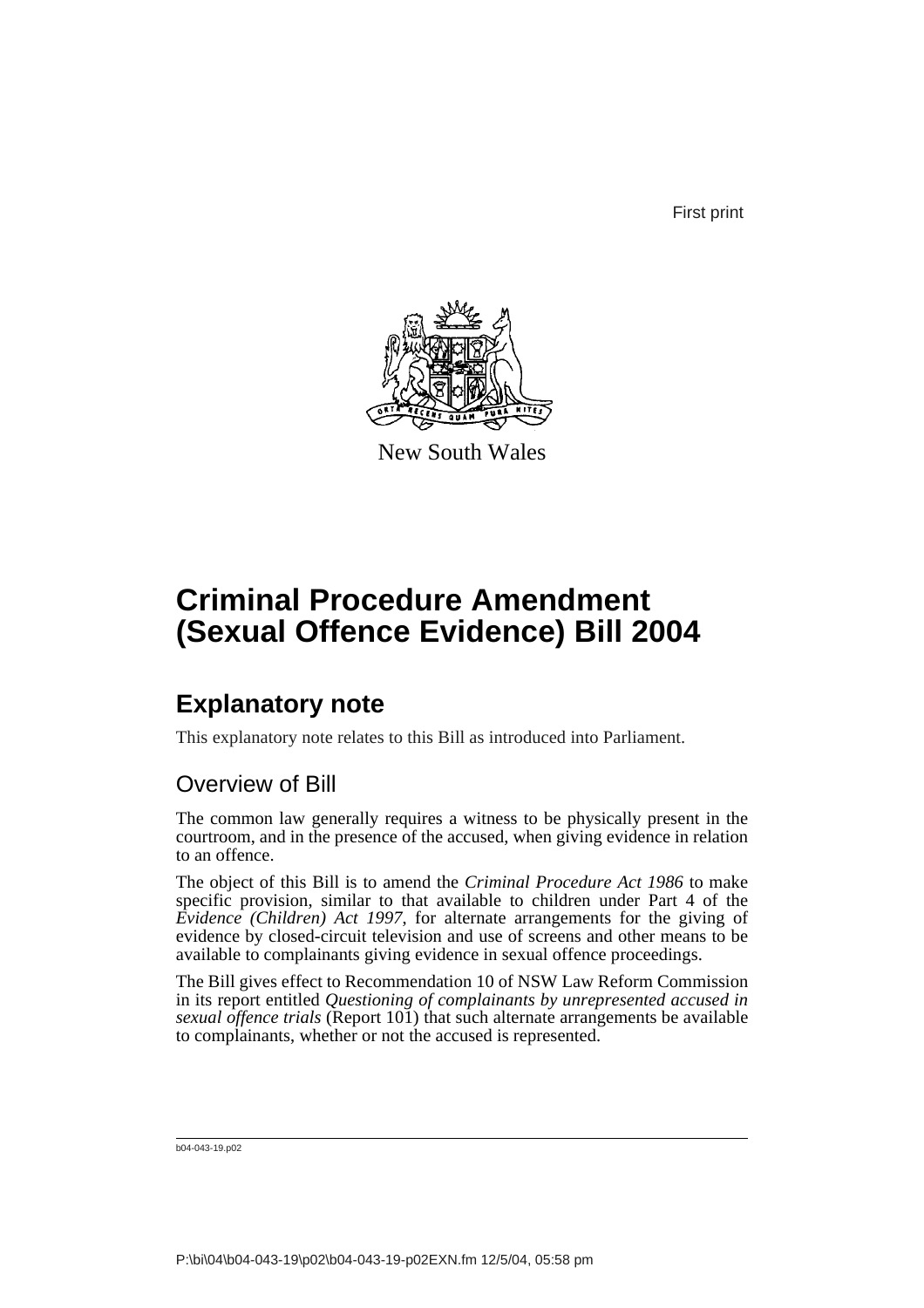Explanatory note

## Outline of provisions

**Clause 1** sets out the name (also called the short title) of the proposed Act.

**Clause 2** provides for the commencement of the proposed Act on the date of assent to the Act.

**Clause 3** is a formal provision that gives effect to the amendment to the *Criminal Procedure Act 1986* set out in Schedule 1.

**Clause 4** is a formal provision that gives effect to the amendment to the *Evidence (Children) Act 1997* set out in Schedule 2.

#### **Schedule 1 Amendment of Criminal Procedure Act 1986**

Schedule 1 inserts a new section 294B into Part 5 (Evidence in sexual offence proceedings) of Chapter 6 of the *Criminal Procedure Act 1986* to give effect to the object of the Bill.

The proposed section creates a presumption that a complainant who gives evidence in proceedings for a sexual offence (as defined in the proposed section) is entitled to give evidence from a place outside the courtroom by means of closed-circuit television facilities or other technology that enables communication between that place and the courtroom or, if such technology is unavailable, by other alternative arrangements such as use of screens and seating arrangements to restrict contact (including visual contact) between the complainant and the accused and any other person or persons who might, for example, intimidate the complainant in giving his or her evidence. It also creates a presumption that a complainant is entitled to have a person chosen by the complainant present near the complainant while he or she is giving evidence for the purpose of providing emotional support to the complainant. A complainant may choose not to give evidence in these ways and a court may, on its own initiative or on application, order that closed-circuit television facilities or other technology not be used. The court's discretion to make such an order is limited to cases where it is satisfied that there are special reasons, in the interests of justice, why such arrangements should not be used. This limitation is similar to the limitation imposed by section 93 of the *Criminal Procedure Act 1986* on the ability of a Magistrate to direct a victim of an offence involving violence to give oral evidence in committal proceedings.

In any proceedings in which evidence is given by means of closed-circuit television facilities or other technology or by use of such alternative arrangements, the judge must inform the jury that it is standard procedure for complainants' evidence in such cases to be given by those means or use of those

Explanatory note page 2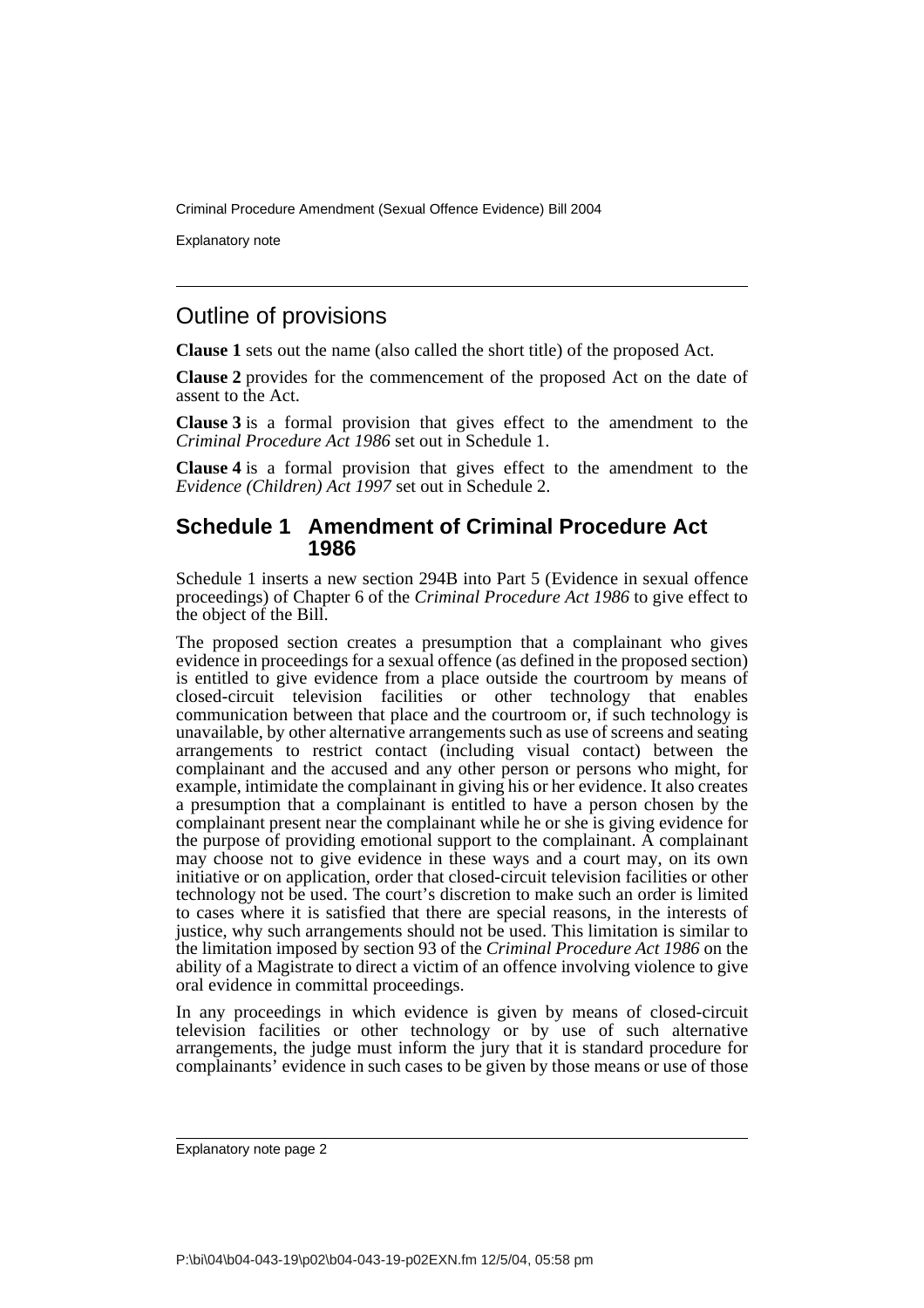Explanatory note

arrangements and warn the jury not to draw any inference adverse to the accused or give the evidence any greater or lesser weight because of the evidence being given in that way.

The proposed section will extend to evidence given in proceedings instituted before the commencement of the section, including a new trial that was ordered to take place before that commencement and proceedings that have been partly heard.

Part 4 of the *Evidence (Children) Act 1997* will continue to apply to evidence of any children who are currently entitled under that Part to give evidence by way of closed-circuit television or similar arrangements or by use of alternative arrangements such as screens.

## **Schedule 2 Consequential amendment of Evidence (Children) Act 1997**

Schedule 2 makes an amendment to section 18 (Children have a right to give evidence by closed-circuit television) of the *Evidence (Children) Act 1997* that is consequential on proposed section 294B (6) to be inserted in the *Criminal Procedure Act 1986* by Schedule 1.

The amendment to section 18 ensures that the limitation of a court's discretion to make an order preventing use of closed-circuit television facilities or similar technology by a child in giving evidence is consistent with the limitation under proposed section 294B (6) of the discretion to make similar orders in cases where it is satisfied that there are special reasons, in the interests of justice, why such arrangements should not be used.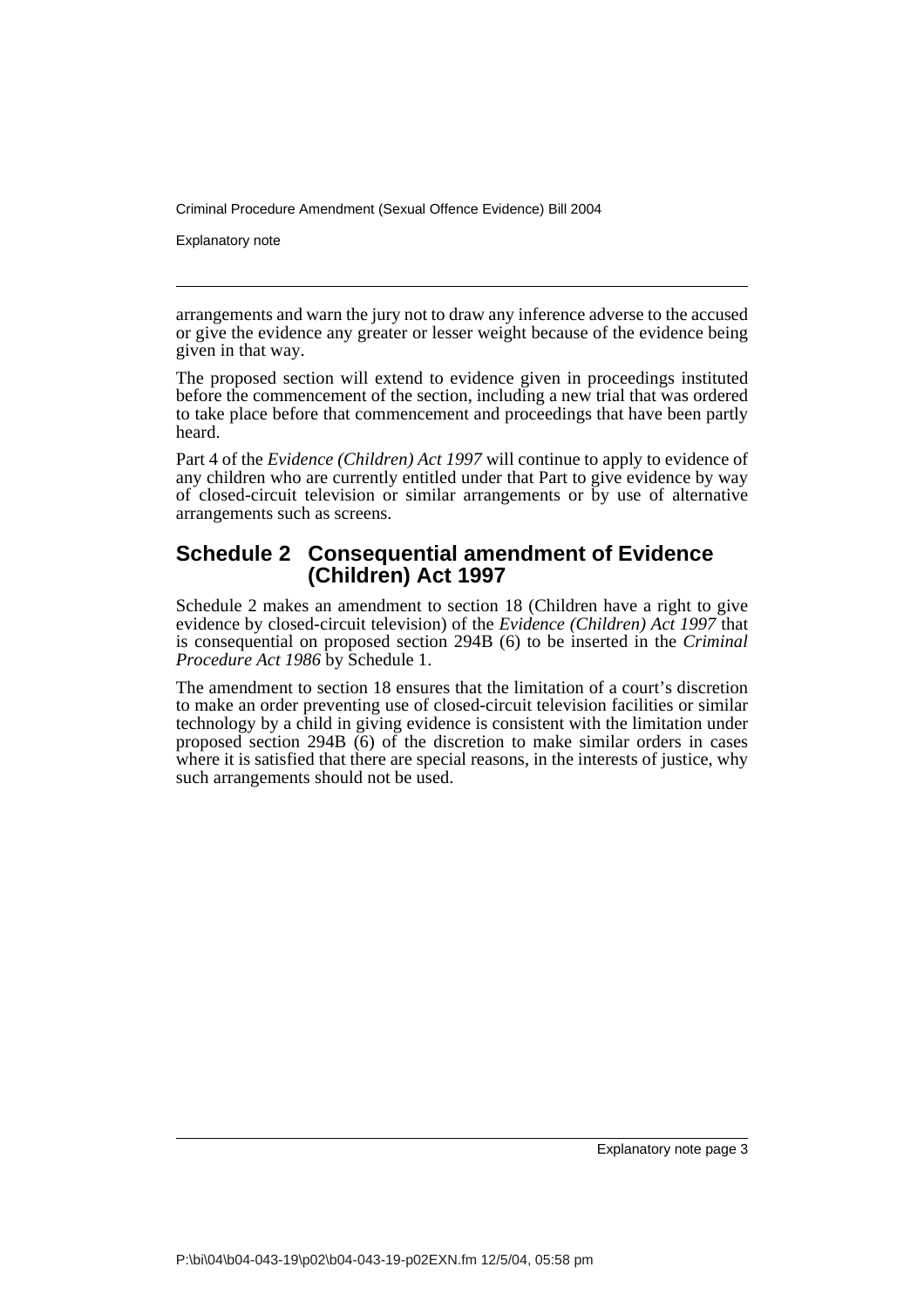Explanatory note

Explanatory note page 4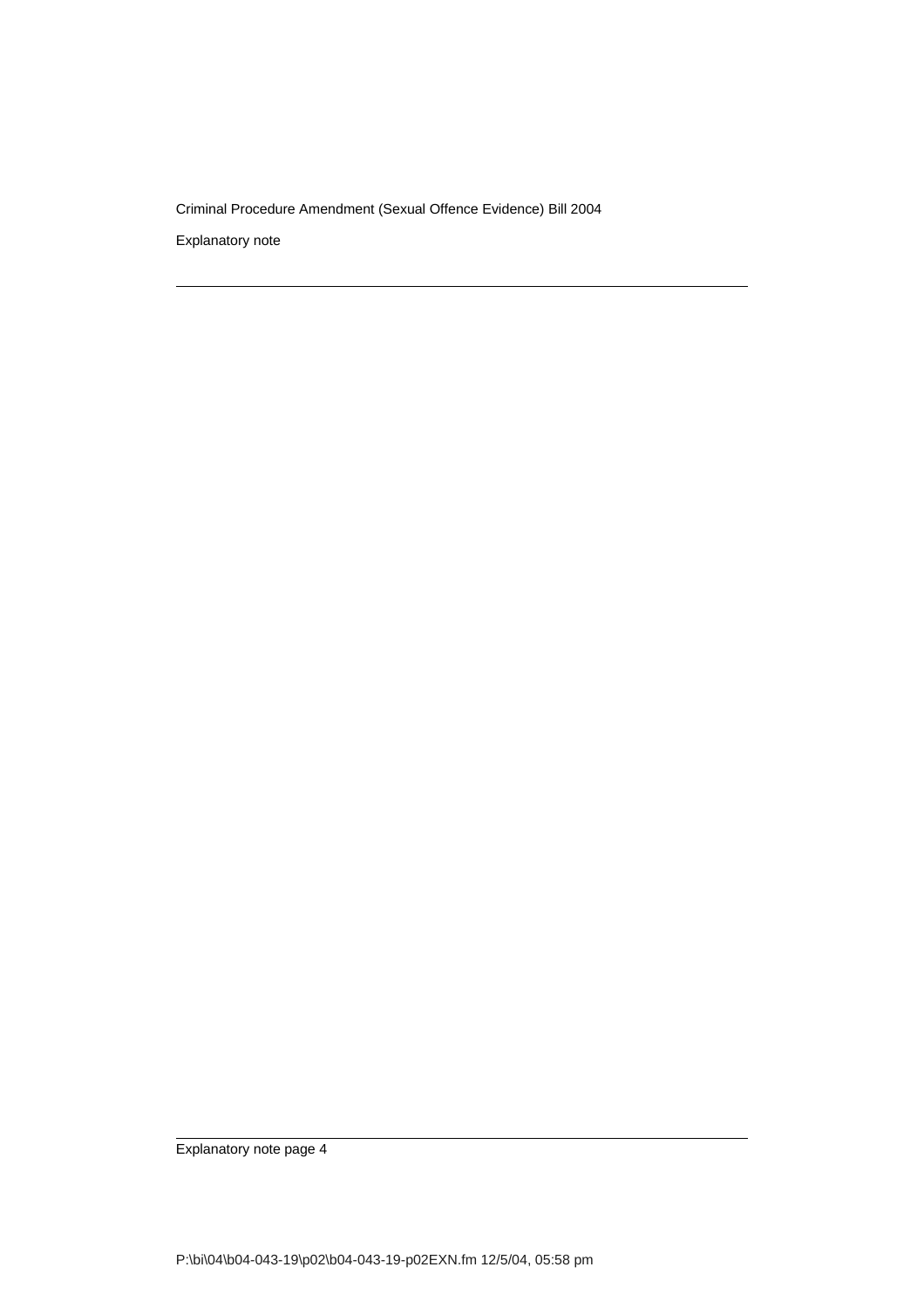First print



New South Wales

# **Criminal Procedure Amendment (Sexual Offence Evidence) Bill 2004**

## **Contents**

|            |                                                         | Page           |
|------------|---------------------------------------------------------|----------------|
|            | Name of Act                                             |                |
| 2          | Commencement                                            | $\mathcal{P}$  |
| 3          | Amendment of Criminal Procedure Act 1986 No 209         | $\overline{2}$ |
| 4          | Amendment of Evidence (Children) Act 1997 No 143        | $\mathcal{P}$  |
| Schedule 1 | Amendment of Criminal Procedure<br>Act 1986             | 3              |
| Schedule 2 | Consequential amendment of Evidence (Children) Act 1997 | 6              |

b04-043-19.p02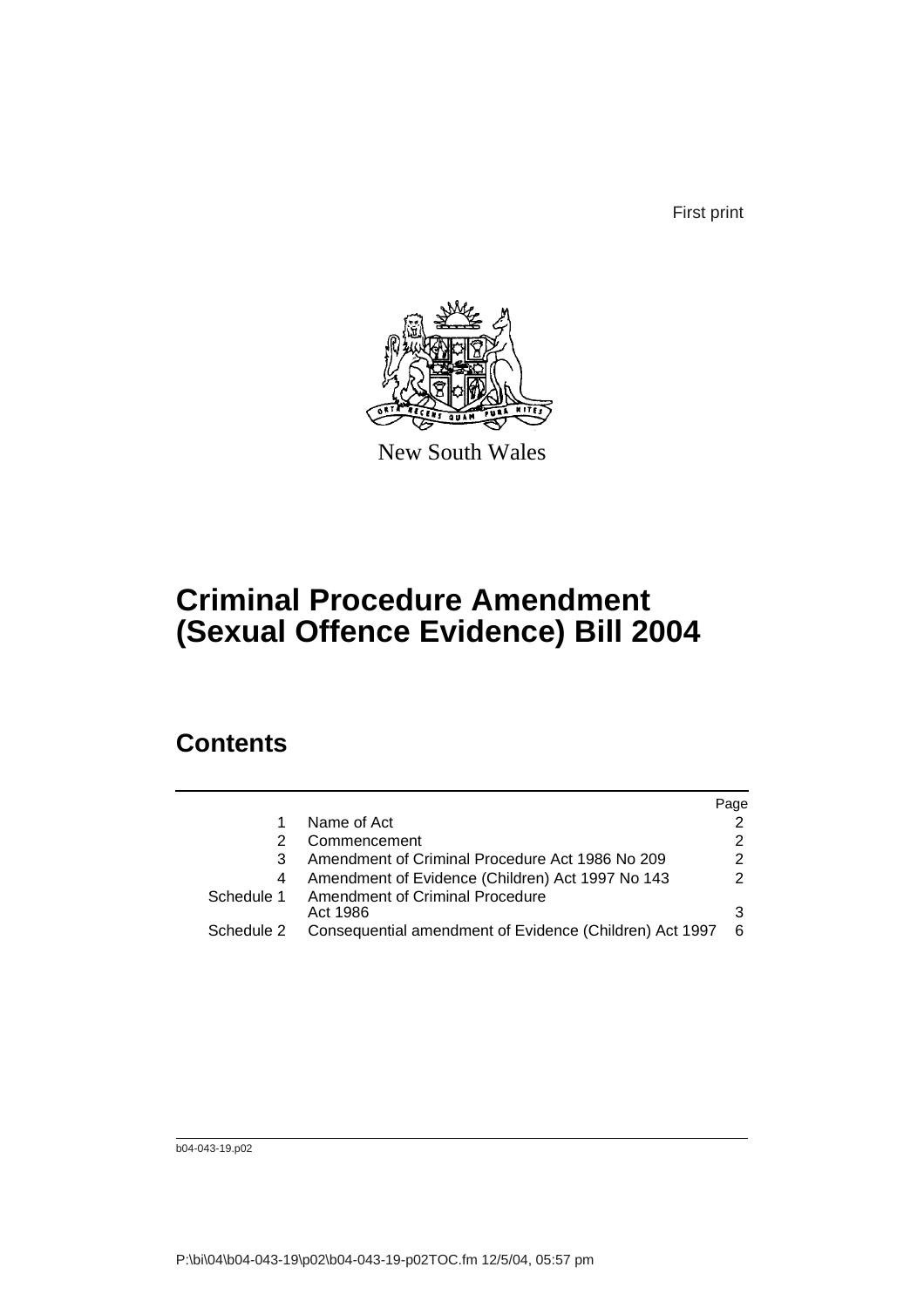**Contents** 

Page

Contents page 2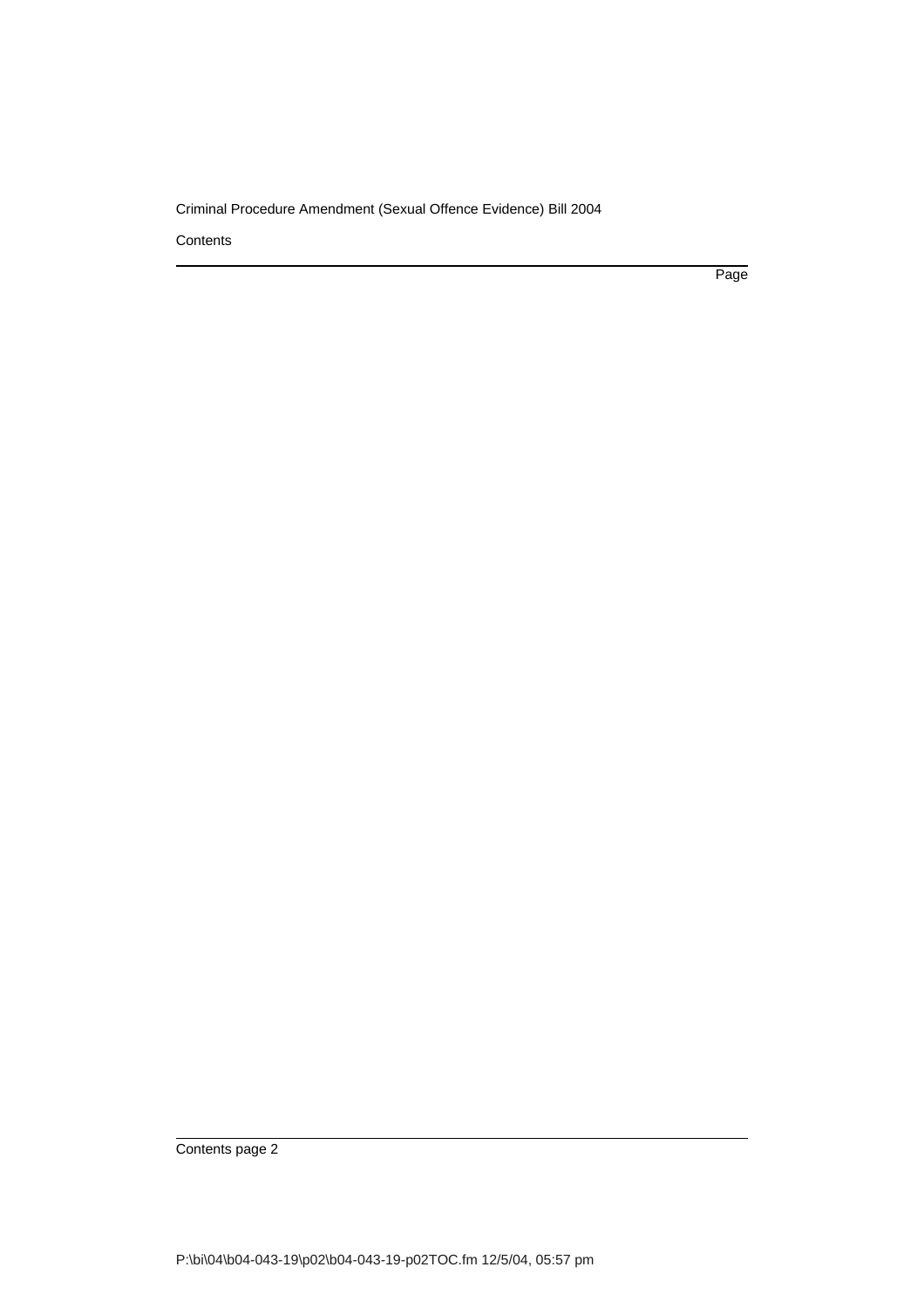

New South Wales

# **Criminal Procedure Amendment (Sexual Offence Evidence) Bill 2004**

No , 2004

#### **A Bill for**

An Act to amend the *Criminal Procedure Act 1986* to further protect complainants in sexual offence proceedings; to make a consequential amendment to the *Evidence (Children) Act 1997*; and for other purposes.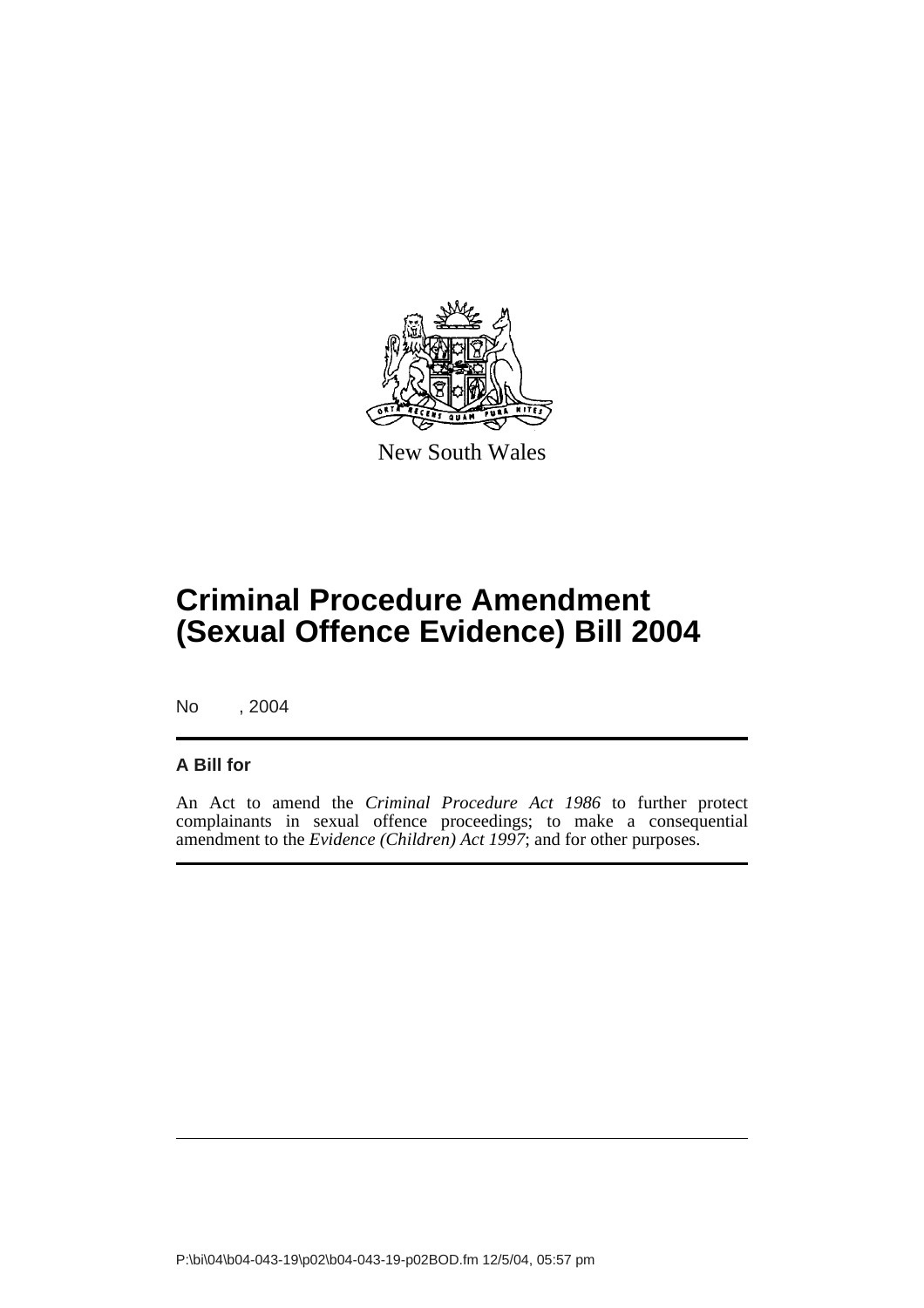<span id="page-7-3"></span><span id="page-7-2"></span><span id="page-7-1"></span><span id="page-7-0"></span>

|              | The Legislature of New South Wales enacts:                                          | 1              |
|--------------|-------------------------------------------------------------------------------------|----------------|
| 1            | Name of Act                                                                         | 2              |
|              | This Act is the Criminal Procedure Amendment (Sexual Offence<br>Evidence) Act 2004. | 3<br>4         |
| $\mathbf{2}$ | <b>Commencement</b>                                                                 | 5              |
|              | This Act commences on the date of assent to this Act.                               | 6              |
| 3            | <b>Amendment of Criminal Procedure Act 1986 No 209</b>                              | $\overline{7}$ |
|              | The Criminal Procedure Act 1986 is amended as set out in<br>Schedule 1.             | 8<br>9         |
| 4            | Amendment of Evidence (Children) Act 1997 No 143                                    | 10             |
|              | The Evidence (Children) Act 1997 is amended as set out in<br>Schedule 2.            | 11<br>12       |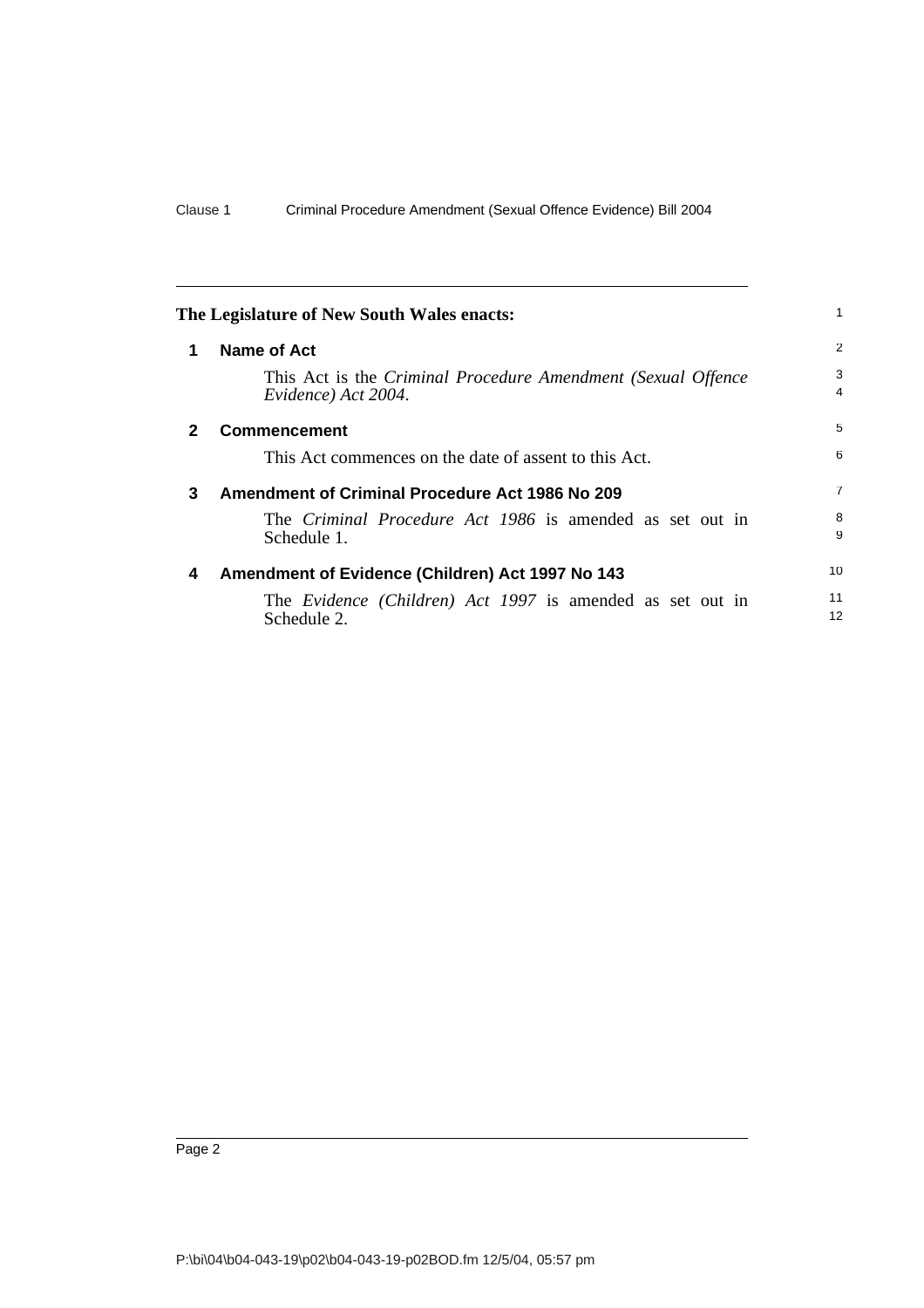Amendment of Criminal Procedure Act 1986 Schedule 1

## <span id="page-8-0"></span>**Schedule 1 Amendment of Criminal Procedure Act 1986**

(Section 3)

1  $\mathfrak{p}$ 3

4

5

#### **Section 294B**

Insert after section 294A:

#### **294B Giving of evidence by complainant in sexual offence proceedings—alternative arrangements**

- (1) This section applies to evidence given in proceedings (including a new trial) in which a person stands charged with a sexual offence, whether the person stands charged with that offence alone or together with any other offence (as an additional or alternative count) and whether or not the person is liable, on the charge, to be found guilty of any other offence.
- (2) This section does not apply to or in respect of the giving of evidence by a child if Part 4 of the *Evidence (Children) Act 1997* applies to the giving of that evidence.
- (3) A complainant who gives evidence to which this section applies is entitled (but may choose not):
	- (a) to give that evidence from a place other than the courtroom by means of closed-circuit television facilities or other technology that enables communication between that place and the courtroom, or
	- (b) if such technology is unavailable and the court does not adjourn the proceeding under subsection (4)—to give that evidence by use of alternative arrangements made to restrict contact (including visual contact) between the complainant and the accused or any other person or persons in the courtroom, including the following:
		- (i) use of screens,
		- (ii) planned seating arrangements for people who have an interest in the proceeding (including the level at which they are seated and the people in the complainant's line of vision),

and, whether evidence is given as referred to in paragraph (a) or (b) or otherwise, to have a person chosen by the complainant present near the complainant while he or she is

Page 3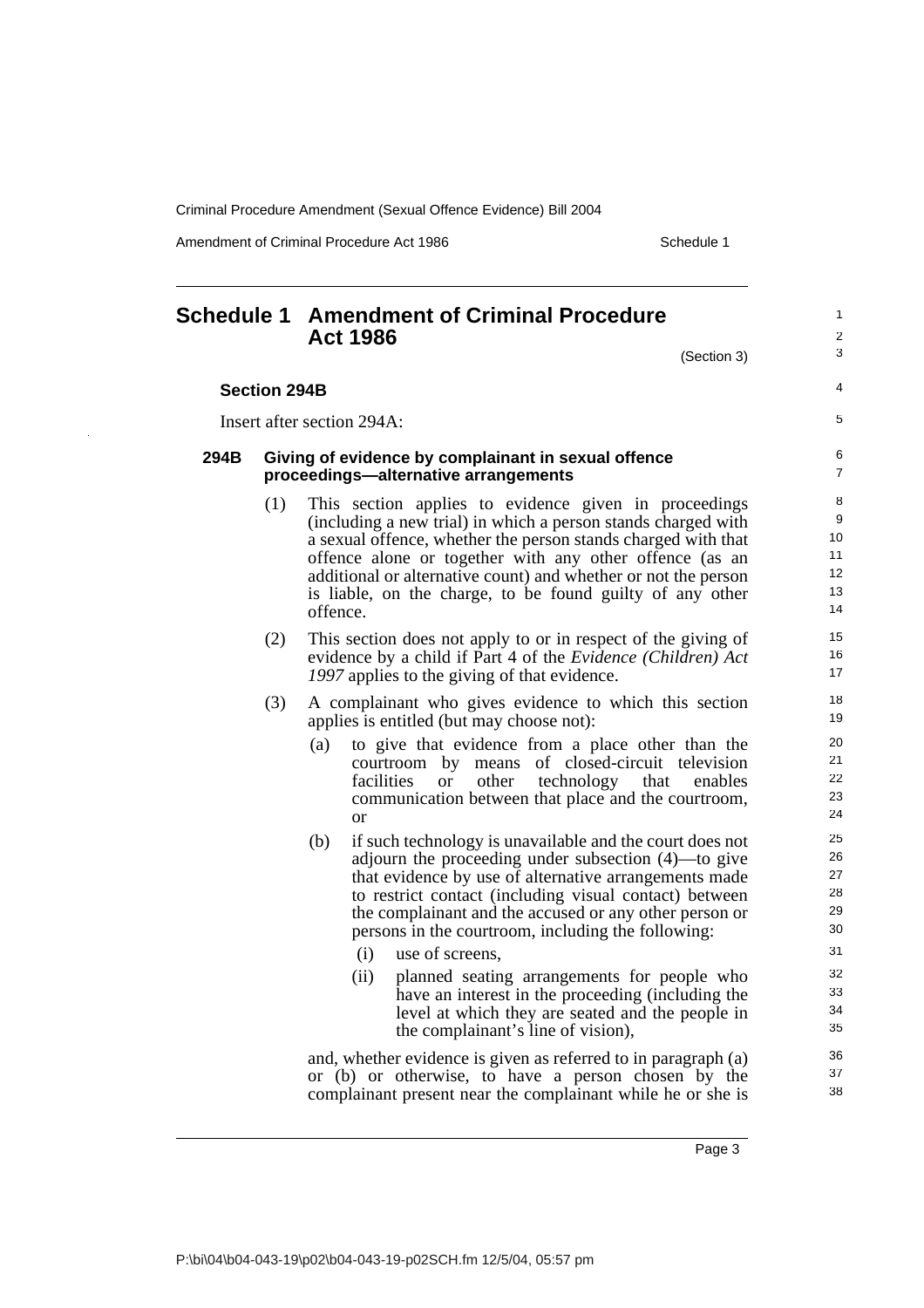giving evidence for the purpose of providing emotional support to the complainant.

- (4) If, to enable evidence to be given as referred to in subsection (3), the court considers it appropriate to do so, the court may adjourn the proceeding or any part of the proceeding from the courtroom to another court or place.
- (5) Despite subsection (3) (a), a complainant must not give evidence as referred to in that paragraph if a court, on its own initiative or on application by a party to the proceeding, orders that such means not be used.
- (6) A court may make an order under subsection (5) only if it is satisfied that there are special reasons, in the interests of justice, for the complainant's evidence not to be given by such means.
- (7) In any proceedings in which evidence is given as referred to in subsection (3), the judge must:
	- (a) inform the jury that it is standard procedure for complainants' evidence in such cases to be given by those means or use of those arrangements, and
	- (b) warn the jury not to draw any inference adverse to the accused or give the evidence any greater or lesser weight because it is given by those means or by use of those arrangements.
- (8) Any place outside the courtroom from which a complainant gives evidence under this section is taken to be part of the courtroom in which the proceeding is being held.
- (9) If a complainant gives evidence as referred to in subsection (3) in a place other than a courtroom, the court may order that a court officer be present at that place.
- (10) This section extends to evidence given in proceedings instituted before the commencement of this section, including a new trial that was ordered to take place before that commencement and proceedings that have been partly heard.
- (11) In this section:

*accused*, in relation to any proceedings, means the person who stands, or any of the persons who stand, charged in those proceedings with a sexual offence.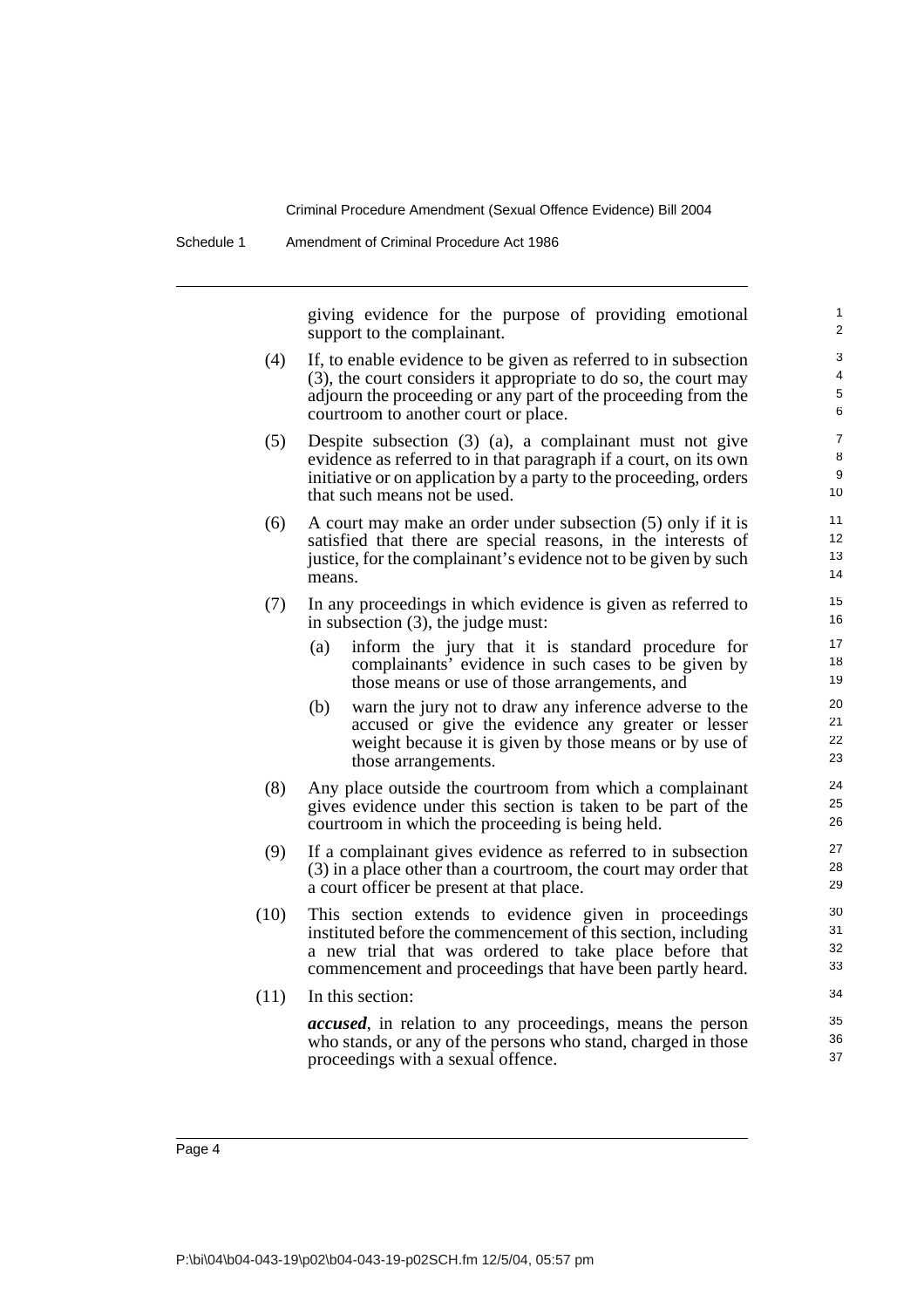Amendment of Criminal Procedure Act 1986 Schedule 1

*complainant*, in relation to any proceedings, means the person, or any of the persons, on whom a sexual offence with which the accused stands charged in those proceedings is alleged to have been committed.

*sexual offence* means:

- (a) a prescribed sexual offence, or
- (b) an offence against section 67, 68, 71, 73, 78A, 78B, 80D, 91A, 91B, 91D, 91E, 91F or 91G of the *Crimes Act 1900*, or
- (c) an offence that, at the time it was committed, was an offence to which this section applied, or
- (d) an offence that includes the commission of, or an intention to commit, an offence referred to in paragraph (a), (b) or (c), or
- (e) an offence of attempting, or of conspiracy or incitement, to commit an offence referred to in paragraph  $(a)$ ,  $(b)$ ,  $(c)$  or  $(d)$ .